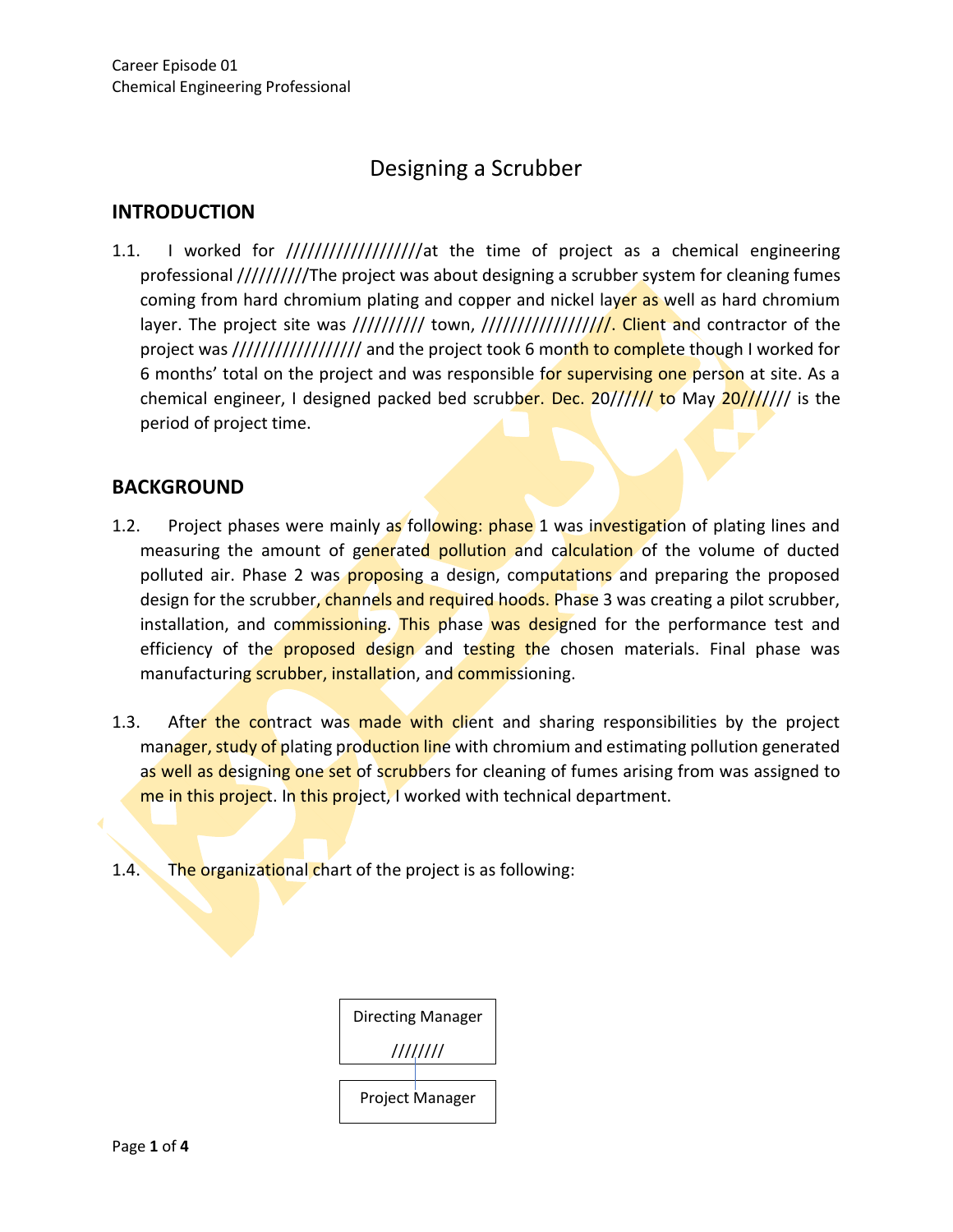#### Career Episode 01 Chemical Engineering Professional



### **PERSONAL ENGINEERNG ACTIVITY**

- 1.5. After the meeting, I had with the technical department, I visited the project site in person. I studied plating line and performance of air induction hoods. I calculated surface of the plating tanks and then I obtained required data and information for selecting type of scrubber and dimensions and its specifics considering flow rate of required fan for the hall ventilation.
- 1.6. cleaning fumes with chromium acid: during the process of plating with chromium, large quantities of hydrogen is released in cathode as well as oxygen in anode. There is a need for a ventilation system. Because, it is impossible to make changes in the process, machineries and materials for the control of pollution as well as local ventilation seemed to be the best controlling option. I knew that there are different types of scrubbers for cleaning gas and industrial dusting. According to my researches, the most suitable option for separating chromium acid from the output air from plating bath hood was packed bed scrubber.
- 1.7. I used the following resources and references: Dust collection and gas cleaning, G. //////////////////////////////////// I studied number of articles about scrubber s and chromic acid on the internet.
- 1.8. After selecting the scrubber model, considering the passing air volume and speed of air current passing, determining cross section and other factors, I calculated geometrical dimensions of it. I used AutoCAD for all drawings. In preparing documents and forms, I applied my understanding and skills in MS Office software. After field investigation of the processes and pollution sources, I designed dust collection system according to the standard and existing guidelines. After commissioning system, I evaluated its effectiveness in controlling the released fumes in the environment. I applied pertinent environmental standards at this point.
- 1.9. In the meantime, of the project, I followed up and attended regularly held meetings with the company directing manager as well as members of technical department. Considering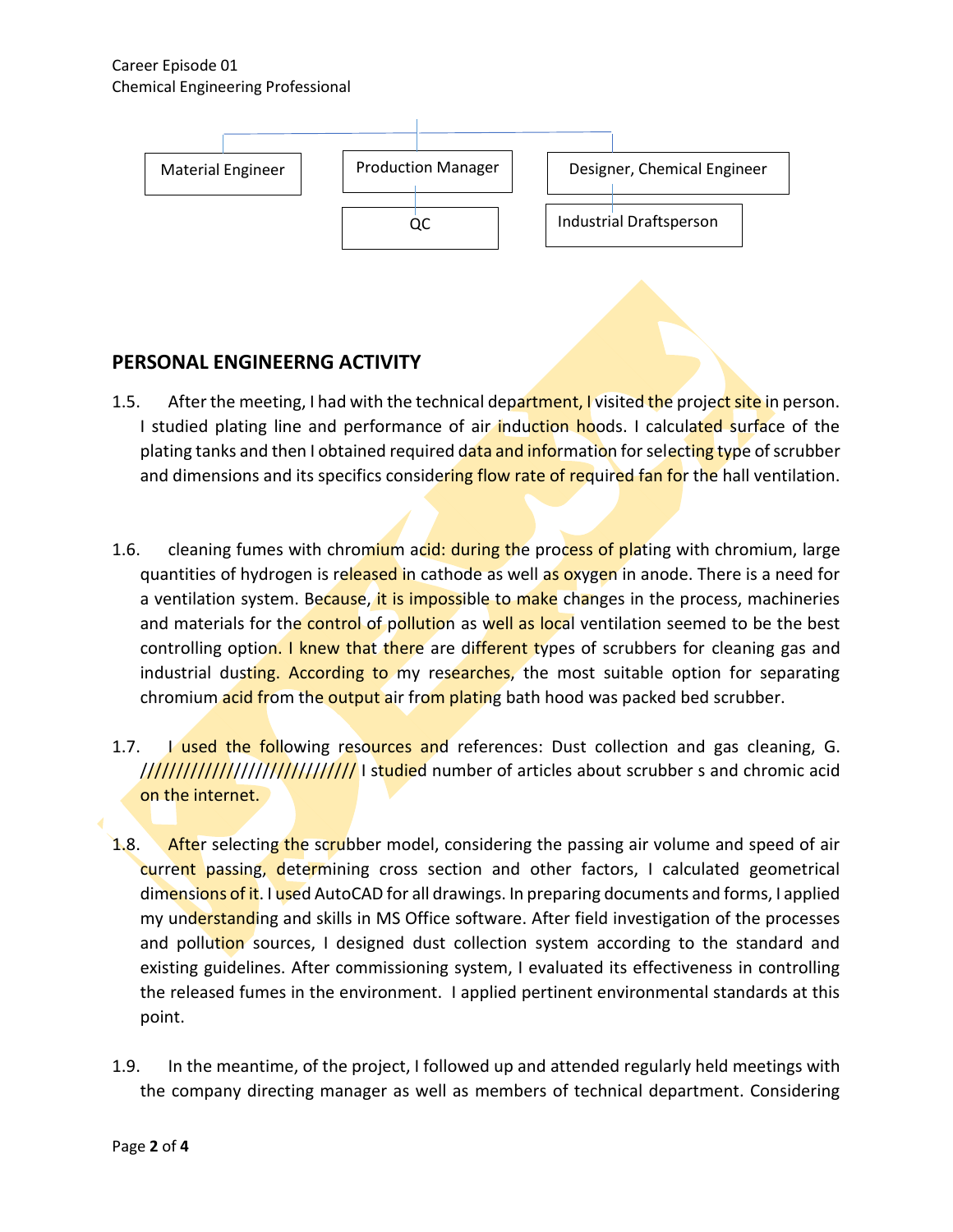good deal of experiences that I had, I used their opinions in selecting the required materials for scrubber. I applied that without teamwork engineering works all are lame.

- 1.10. My utmost effort was to use the existing facilities and with the minimum possible expenses solve the material selection problem. Existing standards regarding corrosive gases, recommend steel from inside of the body made resistant using an anti-acid coat. In this project considering the customer's limited budget and lack of steel plate, using my studies at the time, and according to my investigations, I realized that I could even use water specific polyethylene in the body of scrubber. Therefore, after calculating scrubber volume, I prepared two water specific polyethylene tanks and using polyethylene weld, I completed the work with the least expenses. I applied //////////////// on this issue.
- 1.11. Not to forget mentioning the fact, that I got great help from mechanical engineers especially in relation to ventilation required **appropriat**e system. A civil engineer also helped me in installation of scrubber at the required place and construction of proper foundation.
- 1.12. Considering the corrosive property of chromium acid, and existing budget problems, I used polyethylene and to make sure of the quality of material, I conducted required tests on the material at the lab.
- 1.13. I cooperated to health and safety experts regarding samples that they collected. I measured the amount of chromic acid in the air. Majority of references and source books are in English language, I tried to read many papers on the internet as well as reference books for troubleshooting so naturally I improved my English reading skills as well.
- 1.14. I defined the role of team members in the technical department clearly; then I proposed schedule and job description. I made the best communication and contact with the others and applied my engineering experiences to manage processes though I have a good competency in tutoring others and directorship. I applied working experience of labour and operators at the production line. I believe in communication which is a key for successful operations. Moreover, I believe in planning and follow the works according to the plan.
- 1.15. I read variety of papers in ////////////////. I tried my best to apply the most recent research works in manufacture and increase of scrubber efficiency. Considering the budget as deemed by client, I proposed and executed the best available option. I sent reports of the work to the directing manager especially regarding work progress, supervising on installation, commissioning and quality control.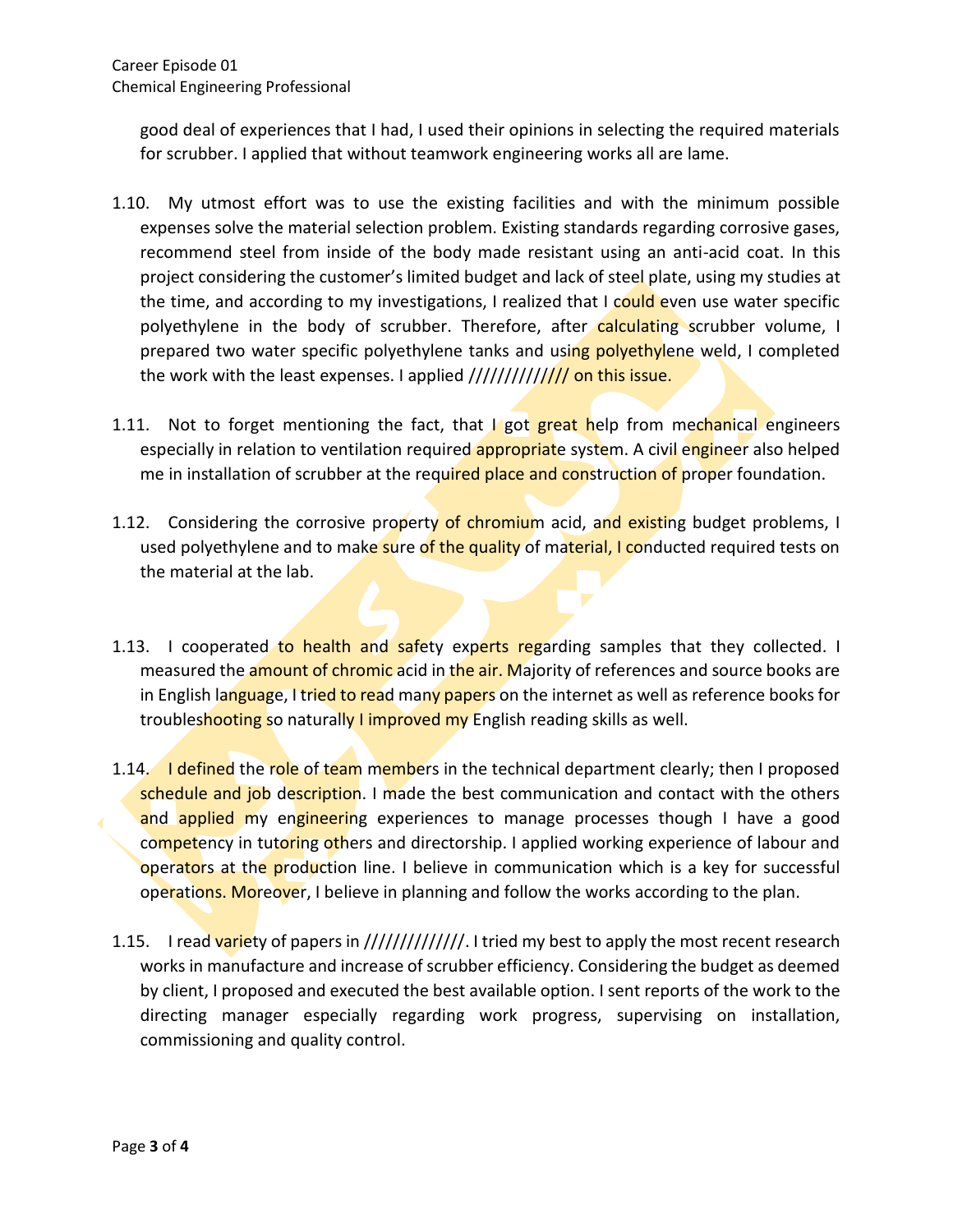- 1.16. Another successful proposal that I as a professional chemical engineer applied was using PVC packing since gas entering the scrubber had acidic quality. In the pilot scrubber that I made in the first phase of the project, I studied the efficiency of machine refining using PVC packing though according to the conducted tests carried by Ministry of Health it was acceptable. I calculated the level of required packing according to the formulas and existing relationships. I applied dust collection and gas cleaning by ///////////////////
- 1.17. Research method that I applied in this relationship was experimental which was one of the most accurate and efficient research methods. In this method, manually I changed variants and controlled conditions, then I observed the obtained results about a group selected accidentally.
- 1.18. After concluding that I could use the PVC pipes at the market as the source for preparing packing materials, in consultation to the technical department, I studied pipes selection method and cutting and distribution of them in the scrubber.

#### **SUMMARY**

- 1.19. There are clues that every inspector could detect and call this project successful especially considering the problem that I solved regarding air pollution emanating from production line; ministry of health was satisfied. In the second stage of the work, considering budget limit that buyer had, project completed with the minimum cost. I gained a bundle of experiences in the production line of plating with chromium, contaminations, environmental obligations regarding chromium treatment and preventing of its spread in the environment as well as selecting the right materials for the production process of this corrosive materials according to the domestic resources.
- 1.20. Round the clock during the project, I did not face any kind of really challenging problem unless that I could solve relying on consultation, my knowledge, and experiences. I researched and searched in reliable resources and work shoulder to shoulder with technical team so that we could complete the works with the minimum cost and make the client happy.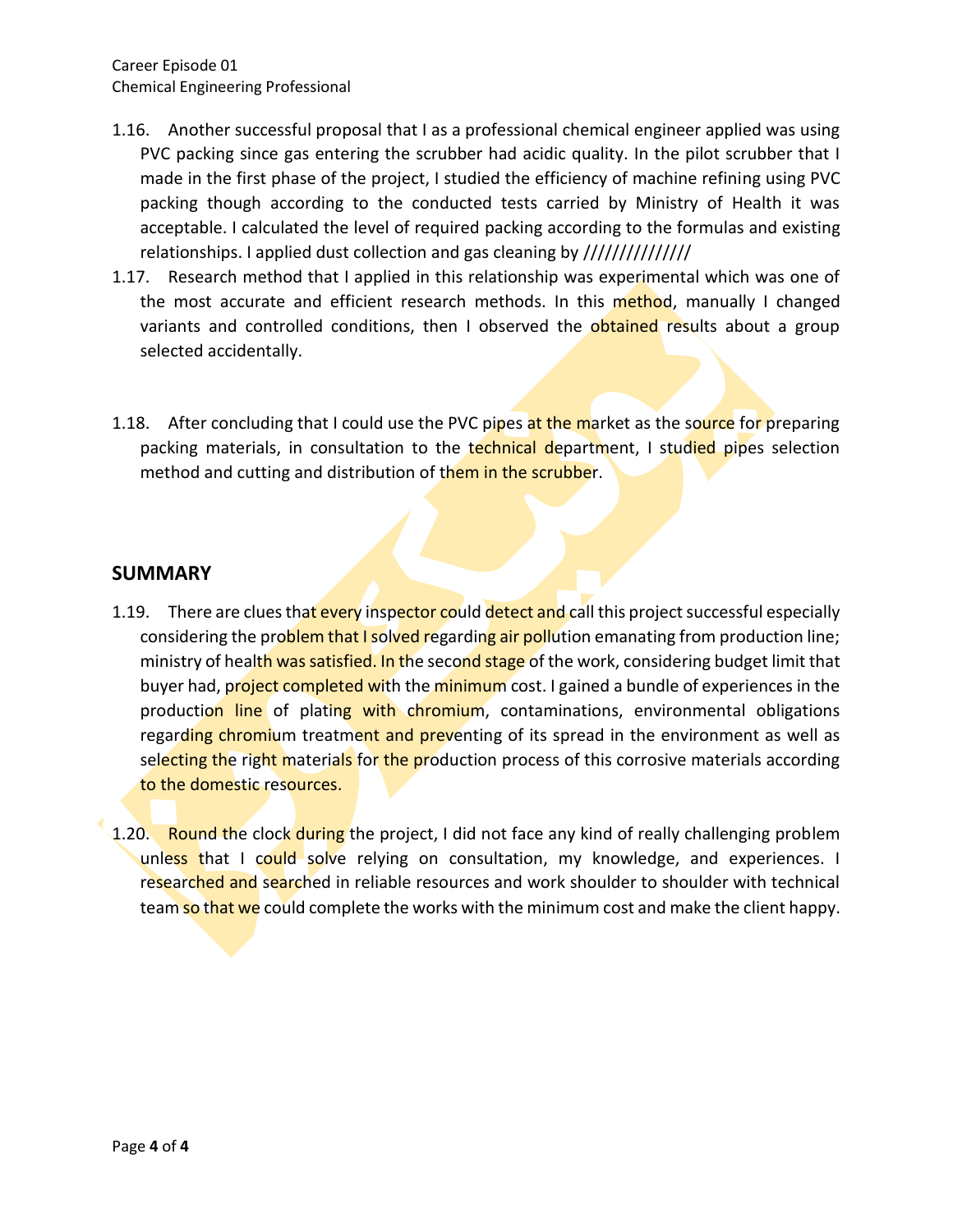## Designing a Fluidized Bed Dryer

#### **INTRODUCTION**

2. 1. I worked /////////////// at the time of project as a chemical engineering professional ////////////////////////The project was designing a fluidized bed dryer – /////// litre capacity. The project site was //////////////. Client and contractor of the project was /////////////////// Company and the project took 7 months. I was responsible for supervising one person at site. As a chemical engineer, I designed fluidized bed dryer. The time of project for designing was from Feb. 01,  $20///$  to Feb. 30, 20//////; though the project completed on September 20////////.

#### **BACKGROUND**

- 2. 2. After the customer order was finalized, study and selection of the most appropriate dryer and also dryer design according to the needs and budget of the customer, I was assigned to perform this project as a professional experience. I was designer and assigned to do computations related to fluidized bed dryer as well as selection and proposal of proper equipment for manufacture of it and supervising on installation and commissioning of it.
- 2. 3. The project is designing and making fluidized bed dryer for drying required veterinary pharmaceuticals for the production line of  $\frac{1}{1}$ /////////// according to the contract assigned to the ////////////////. I as a chemical engineer and designer designed the dryer.
- 2.4. The objective of project was designing a dryer to dry primary pharmaceutical materials. It had to be highly efficient considering energy consumption and drying speed. I also took into consideration budget limit as deemed by purchased in the design and make of machine.
- 2. 5. Following is the organizational chart of the project:

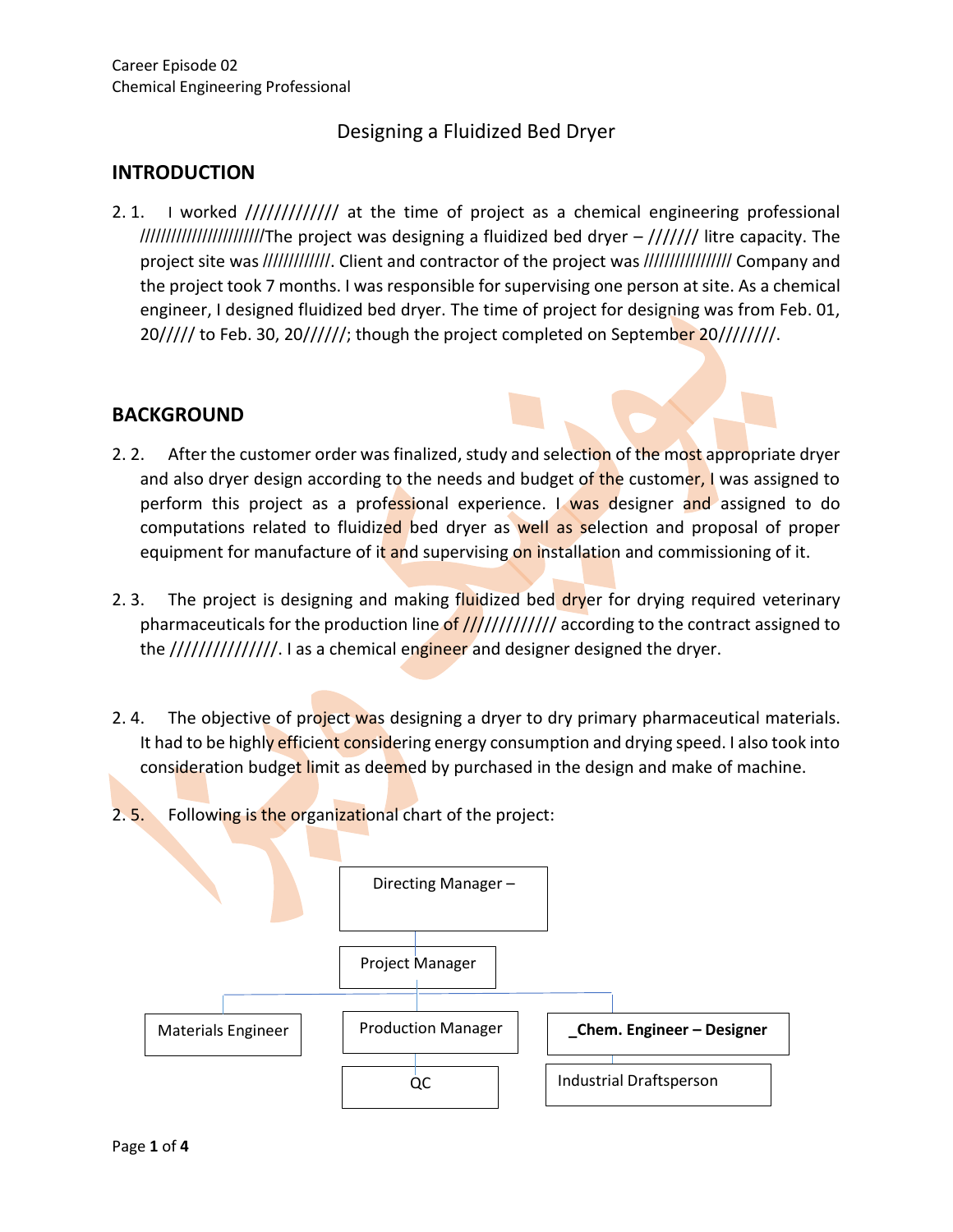### **PERSONAL ENGINEERING ACTIVITY**

- 2. 6. After the preliminary meeting that I had with technical department and in person visit to the project site, I studied the considered material regarding drying from primary humidity point of view as well as virtual temperature that could be adjusted during the drying process (according to melting point of materials). Moreover, I studied various papers and references also on the internet so that I could find the most appropriate dryer for this project and suggest it to the technical department.
- 2. 7. Some of the issues that I challenged in this project included selection and design of proper dryer for the veterinary pharmaceuticals and my choice was designing a fluidized bed dryer. Another issue was finding appropriate method to determine the end of drying operations with the least possible expenses and my solution was controlling bed temperature and detecting work completion based on temperature fluctuation.
- 2. 8. Considering the customer budget limitations, I designed a batch fluidized dryer ////////////capacity of moist powders and granules so that operations condition (temperature and air flow speed) is adjustable.
- 2. 9. After fluidized bed dryer selection as the best option, considering passing air and air flow speed, determining cross section, I calculated geometric dimensions. I conducted design of all drawings using AutoCAD software. In preparing documents and forms, I used MS Office software.
- 2. 10. During the project time, I attended regular meetings with directing manager of the company and technical department members and considering the technical team experiences, I applied their opinions in selecting required materials and equipment for the making of machine. Because in the pharmaceutical production process, granule making operation is also conducted using fluidized bed system and a mechanism like fluidized bed dryer. With design and manufacture of fluidized, it was possible to add spraying nozzles of related additives for the granule making operations or in other words for upgrading of this system, there was a need for granulator in the future. Therefore, comparing to tray dryers,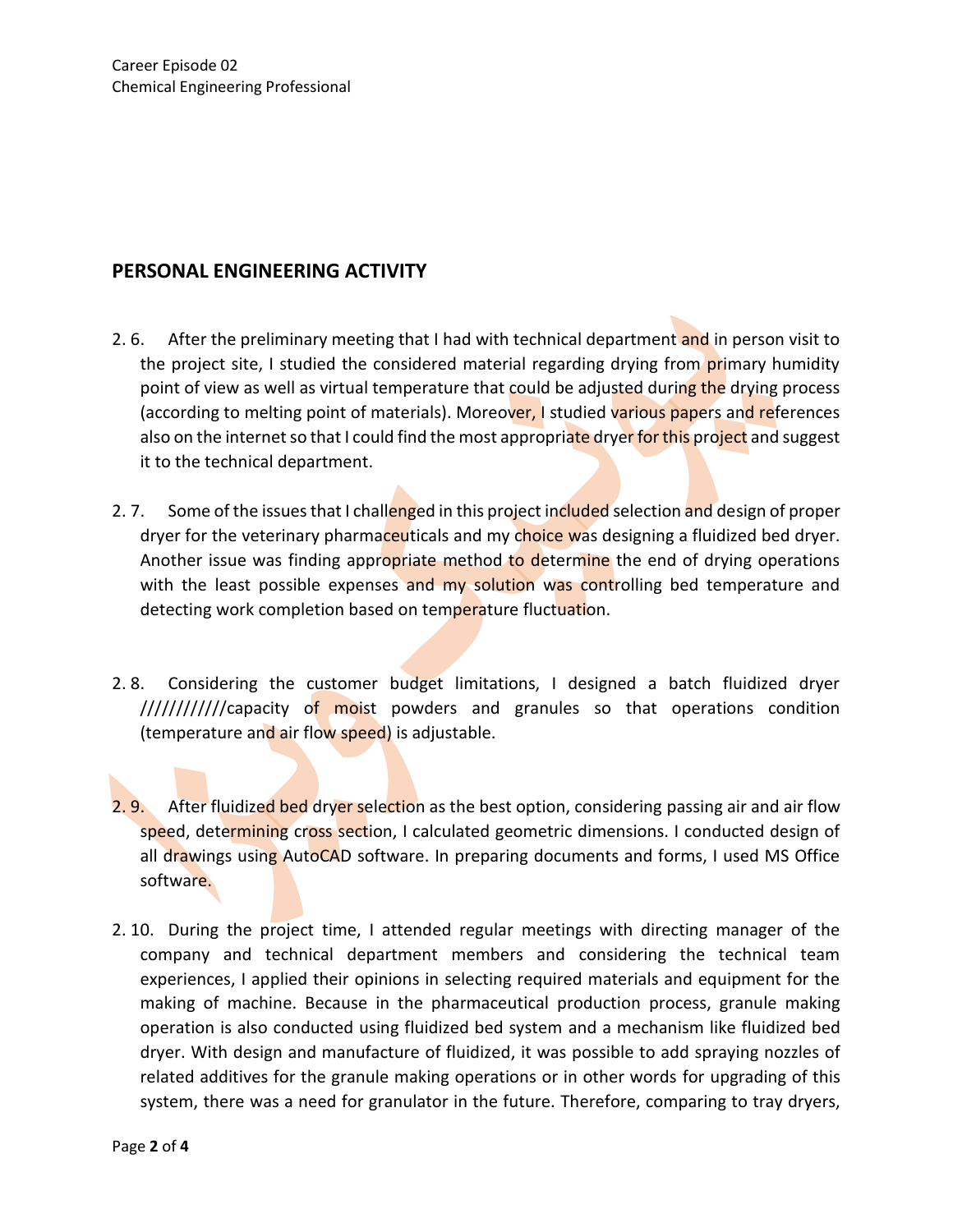client would benefit more value added by purchasing this one. I tried to consider client future needs and propose the best solution so that client's investment in long term is also efficient, usable and optimized.

- 2. 11. I should add that in the design and manufacturer of proper blower, a mechanical engineer helped me a lot. Electrical engineer and instrumentations expert also helped in selecting measurement and control systems. Pharmacologist was responsible for recognizing considered drugs compound.
- 2. 12. According to my investigations, I found out that fluidized bed dryers are widely used in the pharmaceutical industry as batch or continuous and it is due to the following advantages: increase in drying speed and production of monotonous products, increase of production capacity in the occupied space, possibility of controlling the products temperature during the drying operations, facility of handling of materials sensitive to heat etc. According to the passing air volume and flow speed, I determined cross section and calculated geometric dimensions.
- 2. 13. Considering that client intended to use this system for the process of drying up different materials, my effort was designing system considering following facilities: possibility of sampling from the substance while drying for the measurement of humidity in lab, possibility of measuring weather and fluidized bed temperature via temperature probing. I designed the system output air temperature so that operator could easily perform different adjustments and pertinent measurement to the quality control.
- 2. 14. According to my tests, I realized that primary humidity of materials to be dried is between 20 to 35 % which should be minimized to 1%. After commissioning the system, I controlled the performance of the system through humidity measurement tools. I controlled air flow speed and pressure drop. Moreover, I dried several batches experimentally and using Sartorius humidity measurement tool, I controlled product humidity. There is this general fact that most of references were In English, so I tried to study and read many papers and related materials on the internet. I also found some reference books in this regard which I could start troubleshooting the problem.
- 2. 15. Reading various papers in ////////////, I tried to keep informed of the most recent researches done in the filed especially in how to increase the efficiency of fluidized bed dryer and its application in granule making and pharmaceutical production lines. Not only I sent my proposal to the technical department and studied the design with the help of project manager, but also, I sent work progress reports to the directing manager and monitored on installation and quality control.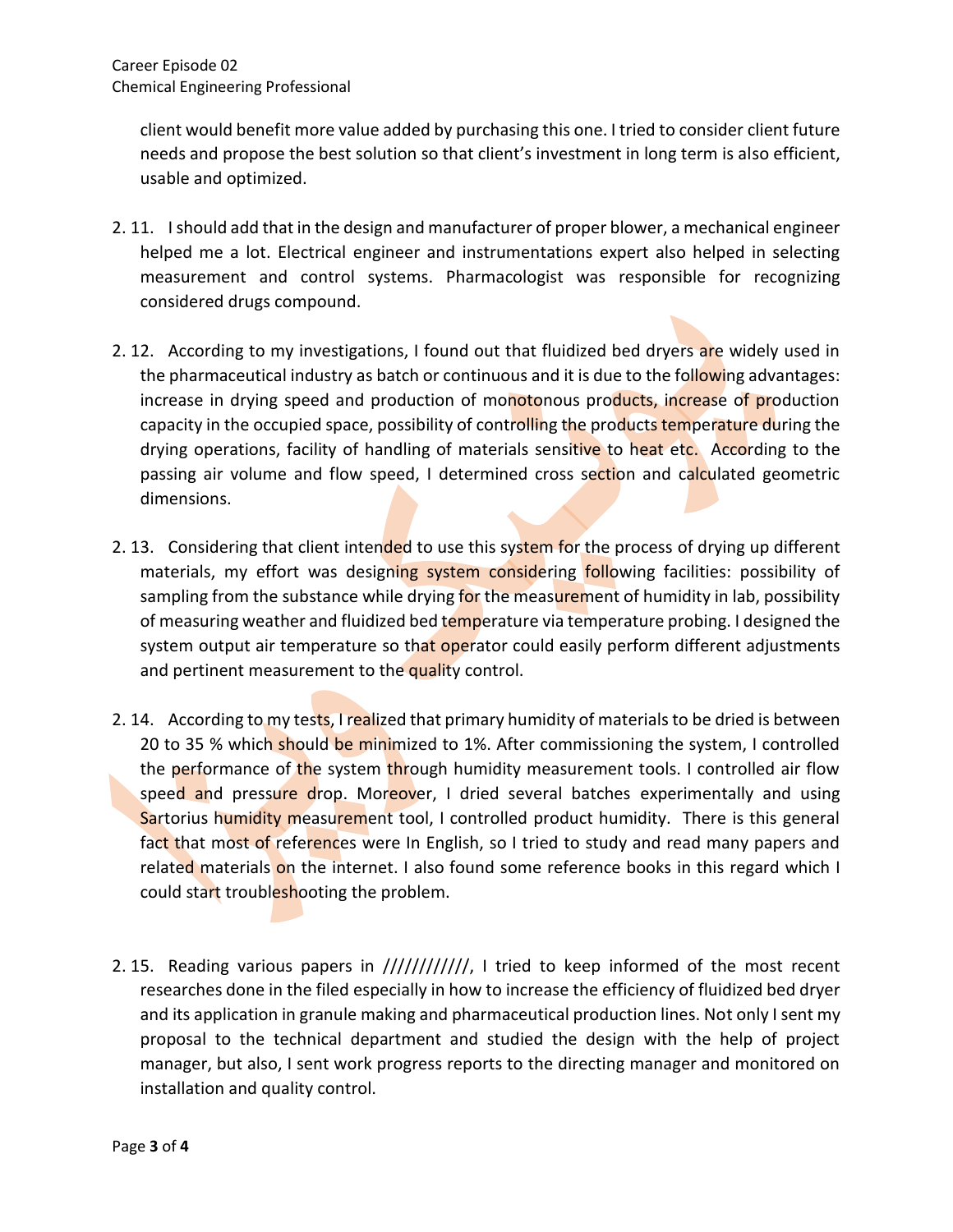- 2. 16. Some of the references and resources I applied were: handbook of pharmaceutical granulation technology, second edition, Dilip M. Parikh, 2005, and different articles about design and application of fluidized bed dryer in pharmaceutical industries on the internet. I performed drying experiments for different products at the lab and drew drying table to identify fixed intensity phase and lowering intensity phase as well as critical temperatures. Preparing the document, I used Ms Office software. Research method that I applied in this regard was experimental method which is one of the most accurate and efficient research methods. In this method, I manipulated variants and condition control, I observed the obtained results about a group randomly selected.
- 2. 17. I believe that this project had various environmental dimensions and impacts considering the fact by the husbandry food facilitation, we are serving the environment. solving the above problem, I took into consideration all existing choices and scientifically understanding the process, I proposed an accurate method for problem solution and doing this, I made a considerable amount of saving in time and cost for the client. Relying on this technique, it is even possible to automate the process. All machineries and equipment utilized were according to the safety codes and standards in protection codes and sanitary standards as approved by ///////////// and ///////////// standard. My other colleagues that I should thank them were electrical engineers, mechanical engineers and other in installation and selection of control and measurement equipment.

#### **SUMMARY**

- 2. 18. I count this project as a successful one since we could achieve the determined objectives in the beginning and definition of project and project was completed with the minimum cost. I gained good deal of experiences in introduction to the pharmaceutical production process and better understanding from fluidized bed dryer systems and their application in pharmaceutical industry and production of animal supplements.
- 2. 19. Anytime during the project, If I faced a problem, I tried my best to prevent project halt and relying on my own chemical engineering knowledge, searching in resources and consultation and application of technical team opinions, I could minimize the problems so that customer was happy at the end of project.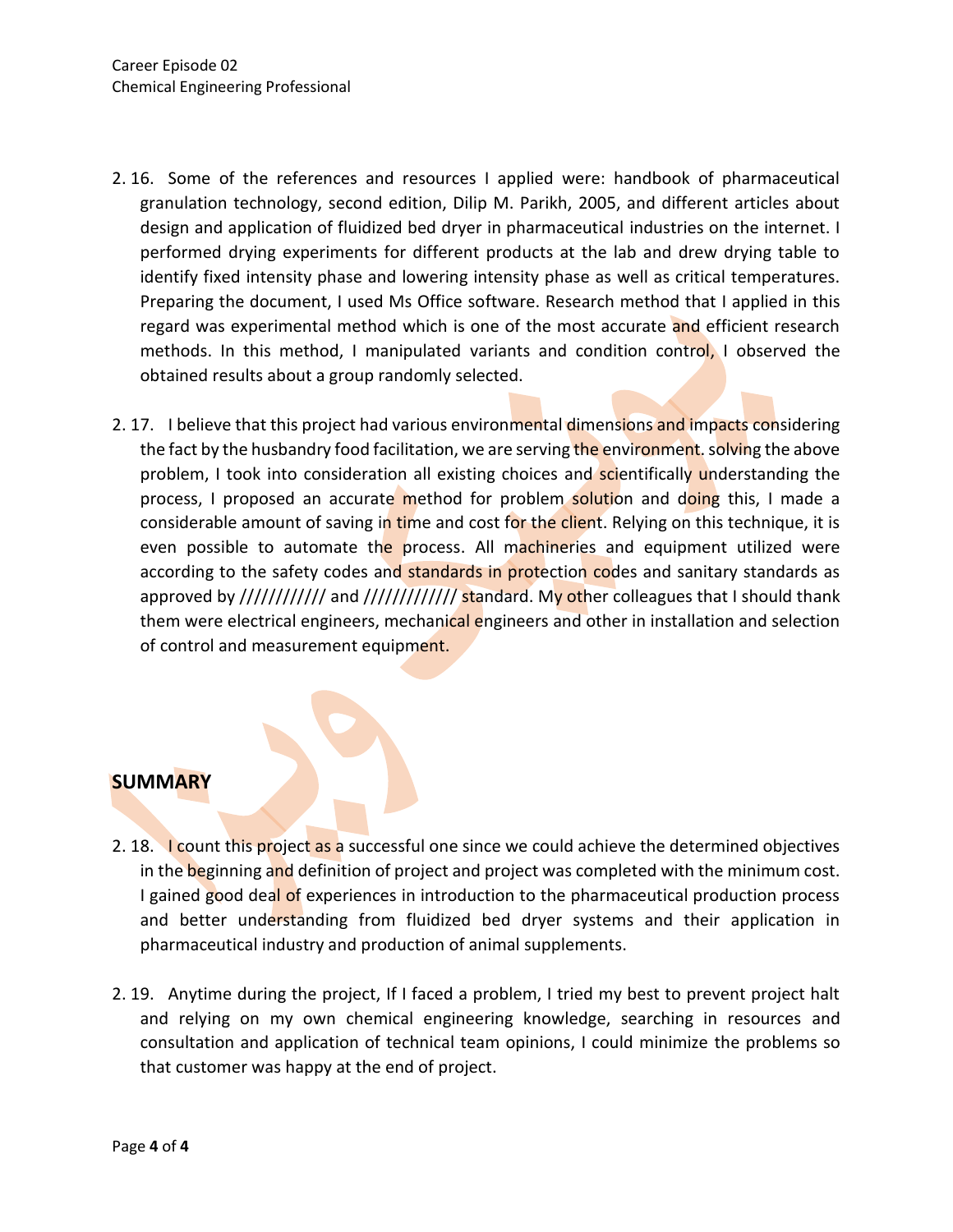## Designing a Double Cone Blender

### **INTRODUCTION**

3. 1. I worked for ////////// at the time of project as a chemical engineering professional ////////// The project was designing a double cone blender. The project site was ////////////// location. Client and contractor of the project ////////// and the project took approximately 4 months. As a chemical engineer, I designed double cone blender. This project lasted from April 20/////// to August 20/////////.

#### **BACKGROUND**

- 3. 2. The phases that I defined for the project were primary studies of specially materials for the mix process, preparing plan including computations and design for blender, manufacturing of blender including selection of materials and monitoring on the manufacture of the blender. Next phase was installation, commissioning and quality control including supervision on installation, commissioning, and performance of the machine after installation, and commissioning as well as conducting some quality control tests.
- 3. 3. After contracting with the purchaser, /////////////////// assigned me designing of blender considering the client needs and budget. In this project, I was in contact with the directing manager ///////// and the company technical department. My main responsibilities were design and computations related to making a double cone blender and selection and suggestion of proper equipment for the manufacture of the considered blender and monitoring on its installation and commissioning.
- 3. 4. The organizational chart of the project could be depicted as following:

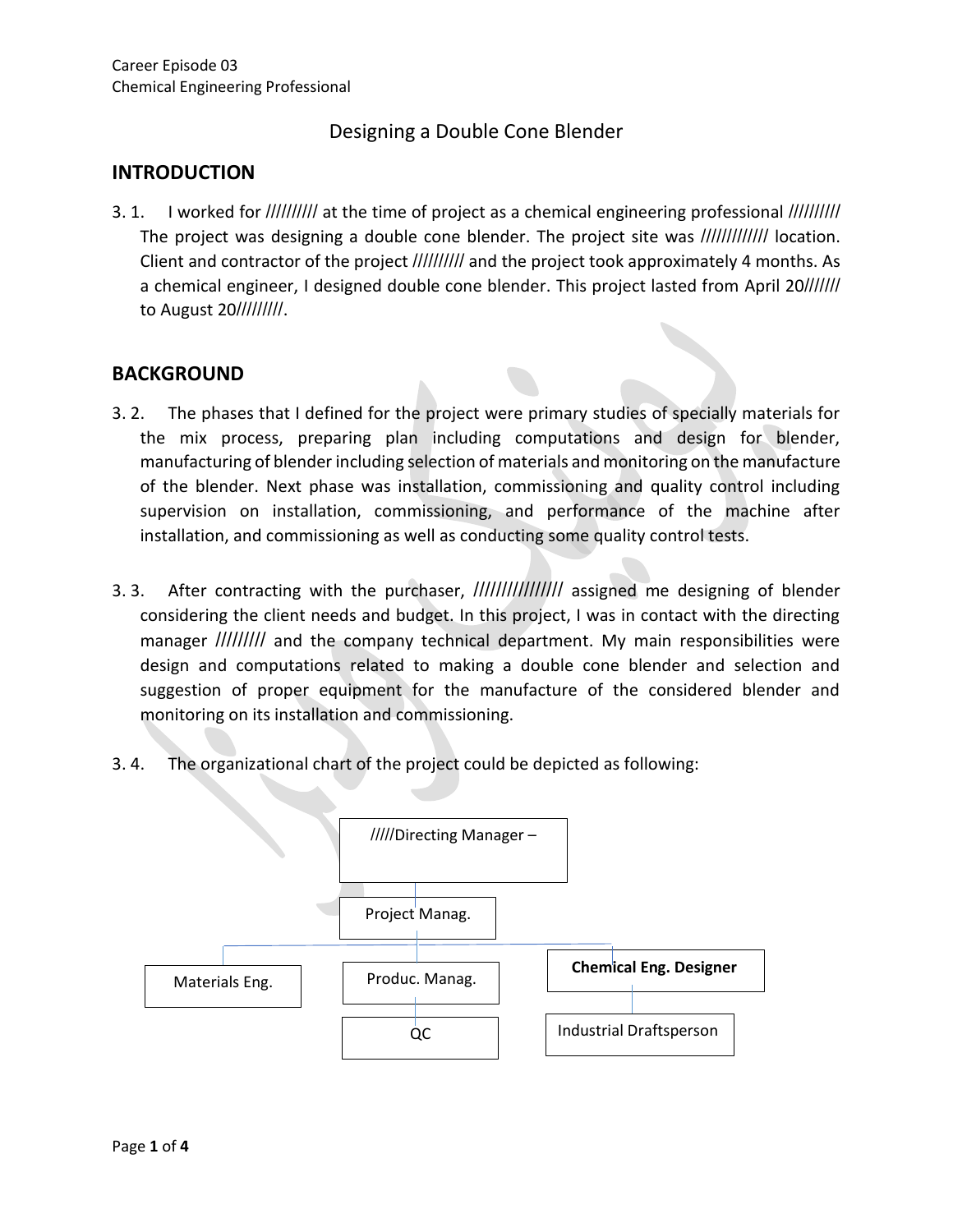### **PERSONAL ENGINEERING ACTIVITY**

- 3. 5. In the beginning of the project, I had several meetings with the technical department of ///////////// and after visiting the project site, I inspected the blending process regarding density, particle measurement, form, and adhesiveness of particles. Moreover, I studies references and papers as I found on the internet and tried to select and propose the most suitable blender for this project to the technical department.
- 3. 6. One of my challenges was selection and design of proper blender for the livestock pharmaceutical products; I designed a double cone blender for this purpose. Another challenge was application of proper measures to prevent segregation and the solution was selecting proper blending time, proper speed and paying attention to the closeness of size and density of particles needing to be blended.
- 3. 7. To have an optimized outcome, I considered different factors such as space, high percentage of blending, less time needed, high flexibility, less energy consumption, easier installation and minimum time of discharge and load, easy to wash and also optimized use of existing facilities and least need for repair and maintenance.
- 3. 8. The advantages that I outlined in technical meeting for my choice were as following: brittleness of raw materials necessitated easy stir without mechanical forces application, double cone blender could discharge 100% of the product at the end of process which was very economic considering cleaning process, normally blenders need to work with 50% of capacity though double cone blender was able to work with even 10% capacity apt for smaller batch process and sample production, and finally high repeatability of produced batches (1- 2% difference).
- 3. 9. My main resources were //////////////////// //////////, by ////////////////. I also read different articles about the design and application of Tumble Blenders in Pharmaceutical industries, in the Internet.
- 3. 10. Livestock and poultry industry are some of the key development factors in any country's economy and production of efficient and high quality pharmaceuticals to the market reduces waste of animals and birds which by itself is a growth factor in industry. Therefore, I know that design and production of equipment for pharmaceutical and animal food supplements are efficient and important in health and welfare of any society.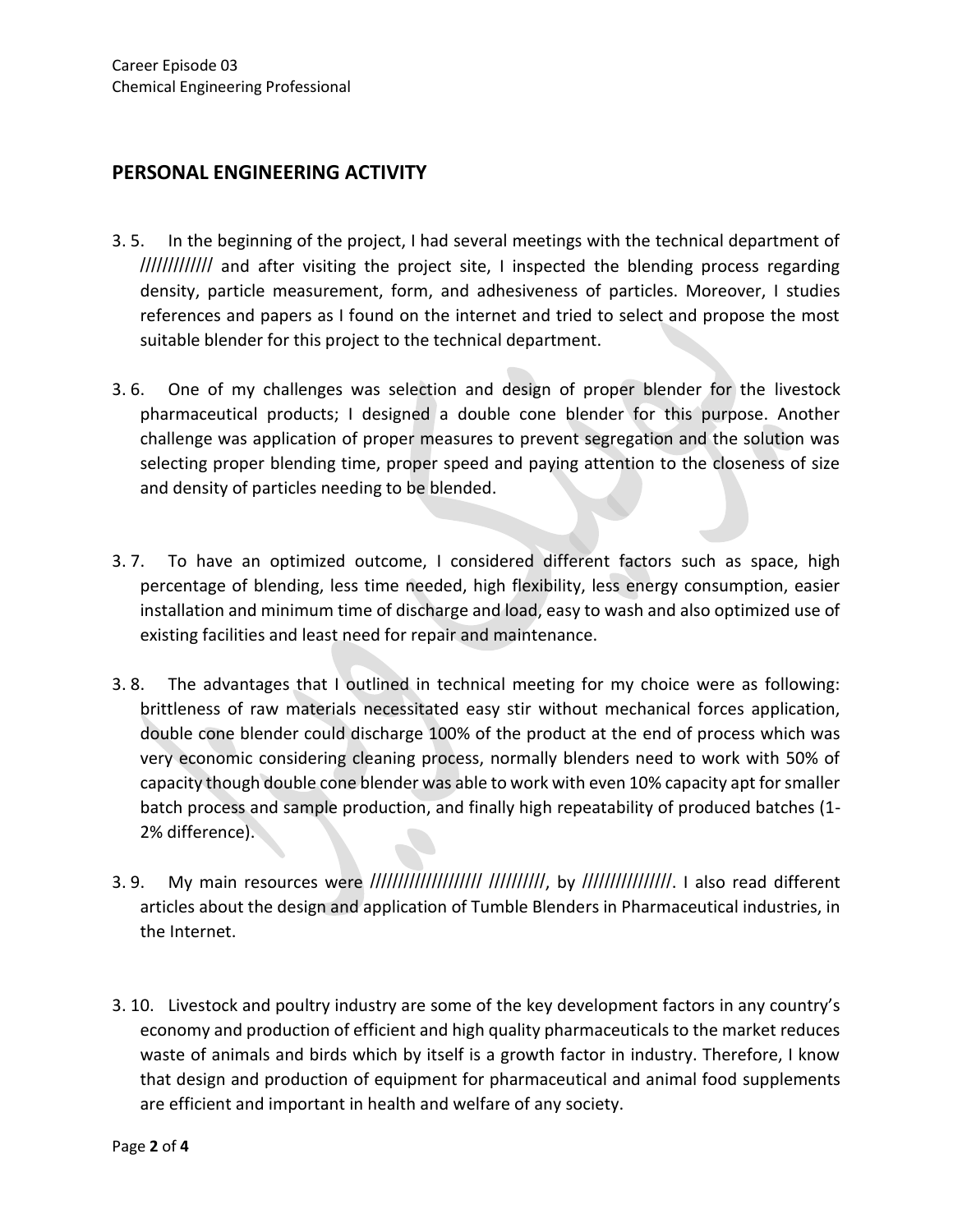- 3. 11. I never ignored directing manager and company technical department experiences and during the project had several meetings and applied their opinions in equipment selection and finding proper materials as well as control systems. I cooperated to the mechanical engineers in manufacture of the machine as well as instrumentations expert and an electrical engineer for choosing the proper control system. I analyzed chemical properties of pharmaceuticals before and after going through the process in consultation and cooperation to a pharmaceuticals expert which was good at pharmaceutical compounds.
- 3. 12. I considered the fact that blender will be used for production of pharmaceuticals, therefore I felt and totally understood this abundant vulnerability for the hygiene of process. Therefore, I applied steel 316 in the body of machine and for the interior part of the container, I used polish. For product discharge, I used manual butterfly valve.
- 3. 13. I knew that machine vessel is having rotating movements and for the sake of safety, I embedded steel protection surrounding the machine and used earth connection. One of the major causes of accidents and career related diseases for the workers is safety, therefore I made a significant reduction in incidents occurrence probability by training at work site and installation of instructions and safety stickers.
- 3. 14. After studying different resources, I realized proper mixer selection for solids blending process considering that it had direct contact with physical properties of that material. Some materials need blending smoothly while some other materials need more energy to obtain high quality mix.
- 3. 15. I cooperated with lab in blending quality test so that using /////machine, I measured and performed quality control on main efficient material dosage in the unit of samples taken from products different parts samples. Majority of my references were in English language and I tried my best to study different papers on the internet and resource books so that I could come across the best possible solution.
- 3. 16. One of the main principle in project management and progress of activities in the project that I as a professional chemical engineer applied was proper planning and determining priorities. I applied my communication skills in corresponding to organization personnel and proper transfer of information to increase work efficiency. In doing works, I managed time and determined job descriptions and followed management approved timelines. I believed in teamwork.